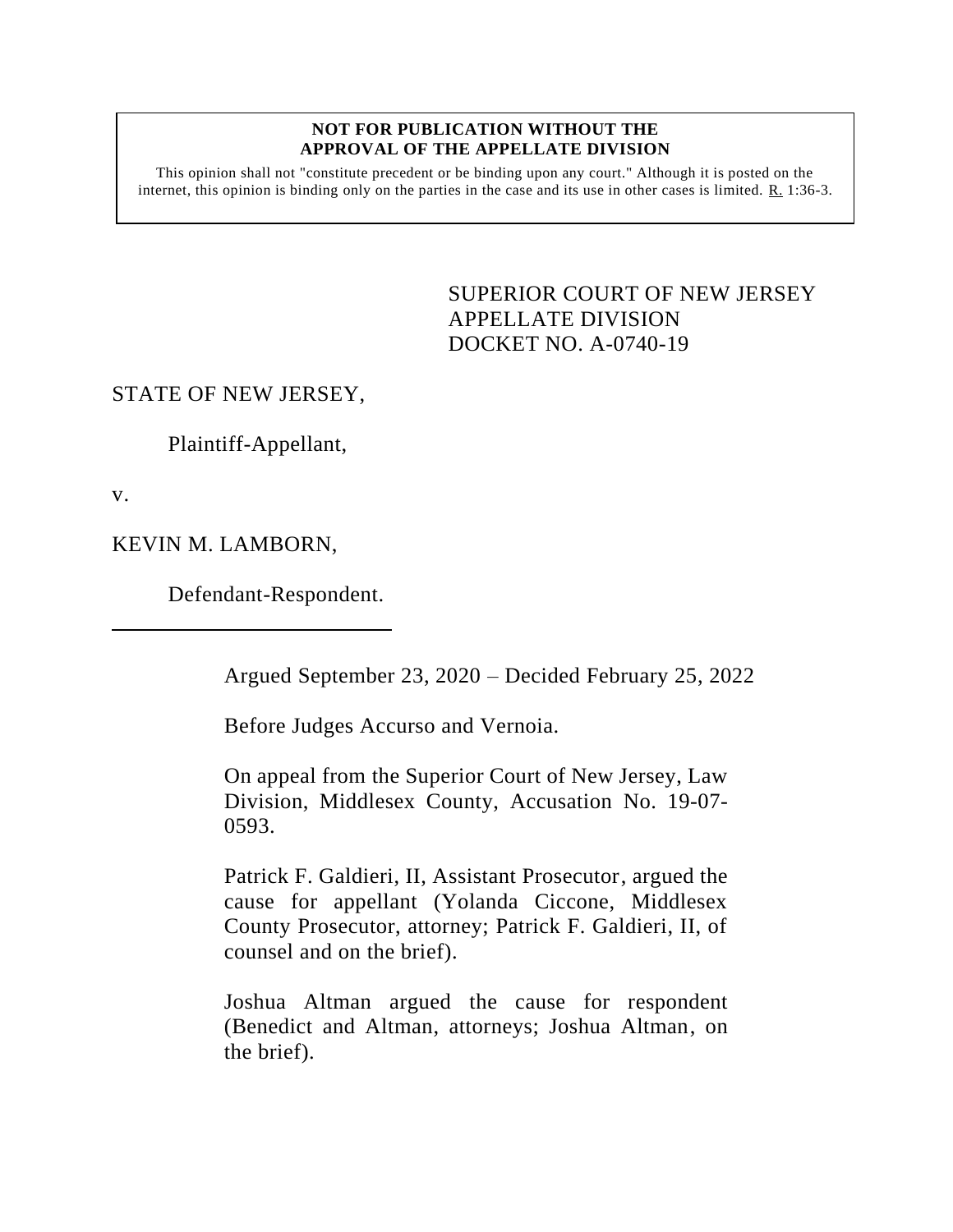The opinion of the court was delivered by

## ACCURSO, J.A.D.

This is the State's appeal from the probationary sentence imposed on defendant Kevin M. Lamborn on the State's motion for a Graves Act, N.J.S.A. 2C:43-6(c), waiver, following defendant's guilty plea to second-degree unlawful possession of a handgun and fourth-degree unlawful possession of hollow nose bullets. Because the assignment judge failed to consider the presumption of incarceration prescribed by N.J.S.A. 2C:44-1(d) before sentencing defendant to a probationary term on the second-degree Graves Act offense, we vacate the sentence and remand for a new sentencing hearing, rejecting defendant's claim that resentencing is barred by double jeopardy principles.

Defendant is a commercial truck driver, who resides in Delaware. Following a 2019 incident in Monroe in which the open door of another trailer reportedly dinged defendant's tractor-trailer parked along the drive leading into Costco, defendant was charged with second-degree unlawful possession of a handgun, N.J.S.A. 2C:39-5(b)(1); second-degree possession of a handgun for an unlawful purpose, N.J.S.A. 2C:39-4(a)(1); fourth-degree aggravated assault by pointing a handgun, N.J.S.A. 2C:12-1(b)(4); third-degree terroristic threats,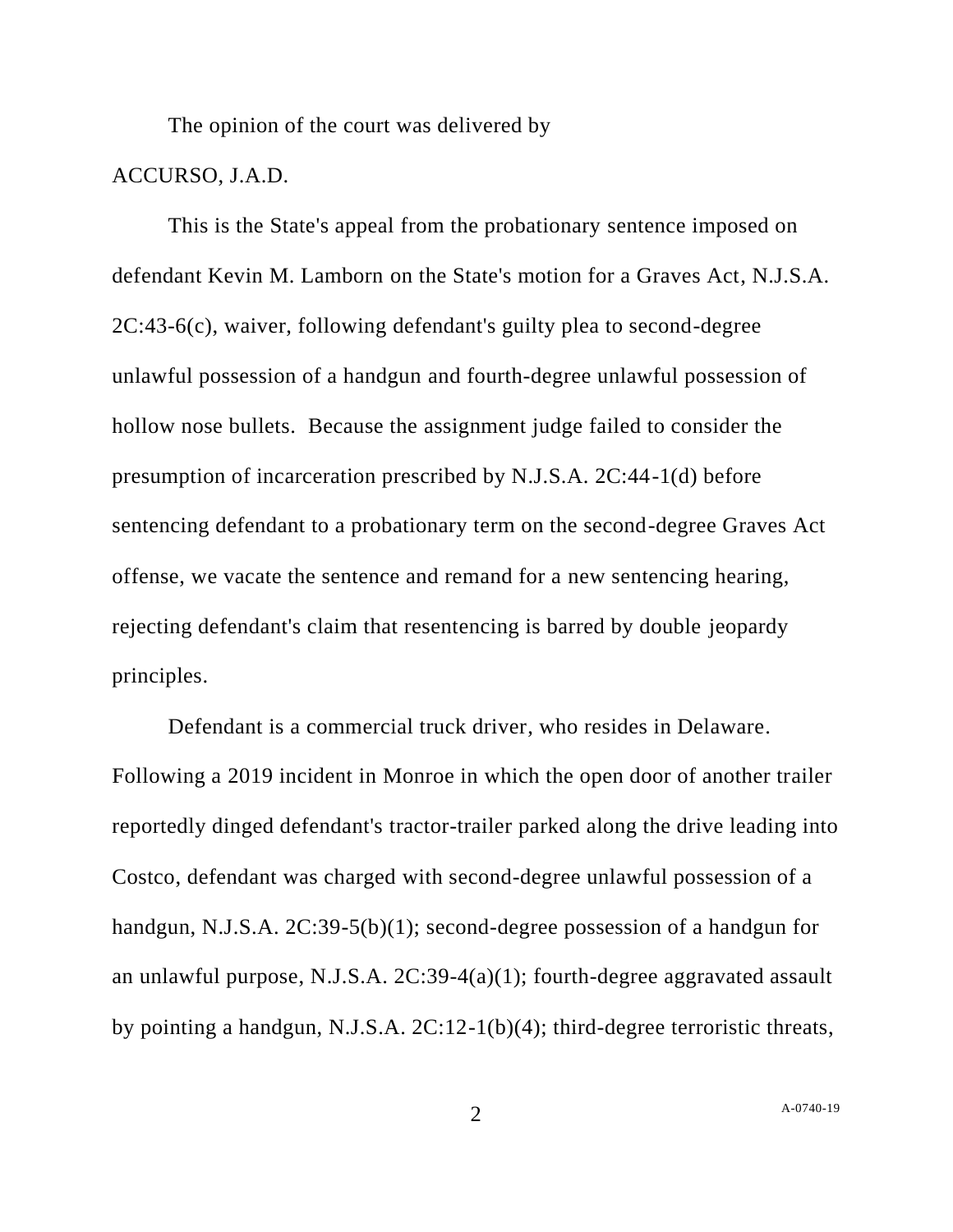N.J.S.A. 2C:12-3(a); fourth-degree possession of hollow nose bullets, N.J.S.A. 2C:39-3(f); and fourth-degree possession of a large-capacity magazine, N.J.S.A. 2C:39-3(j). Defendant was also charged in a complaint-summons with two disorderly-persons offenses, possession of marijuana, N.J.S.A.  $2C:35-10(a)(4)$ , and possession of drug paraphernalia, N.J.S.A.  $2C:36-2$ . He was forty-two at the time.

Defendant waived indictment and entered a negotiated guilty plea to an accusation charging him with second-degree unlawful possession of a handgun and fourth-degree unlawful possession of hollow nose bullets in exchange for the State's agreement to seek a Graves Act waiver and recommend an aggregate three-year prison term with one year of parole ineligibility pursuant to N.J.S.A. 2C:43-6.2, and dismissal of all other charges. Defendant's presentence report reflected assault convictions in 1996 and 2011, and a 1996 CDS conviction. As permitted by the plea agreement, defendant urged several mitigating factors and argued for imposition of a non-custodial probationary sentence.

At sentencing on October 11, 2019, the assignment judge did not address the presumption of incarceration applicable to the second-degree weapons charge pursuant to N.J.S.A. 2C:44-1(d). He found aggravating factor three,

A[-0740-19](#page-0-0)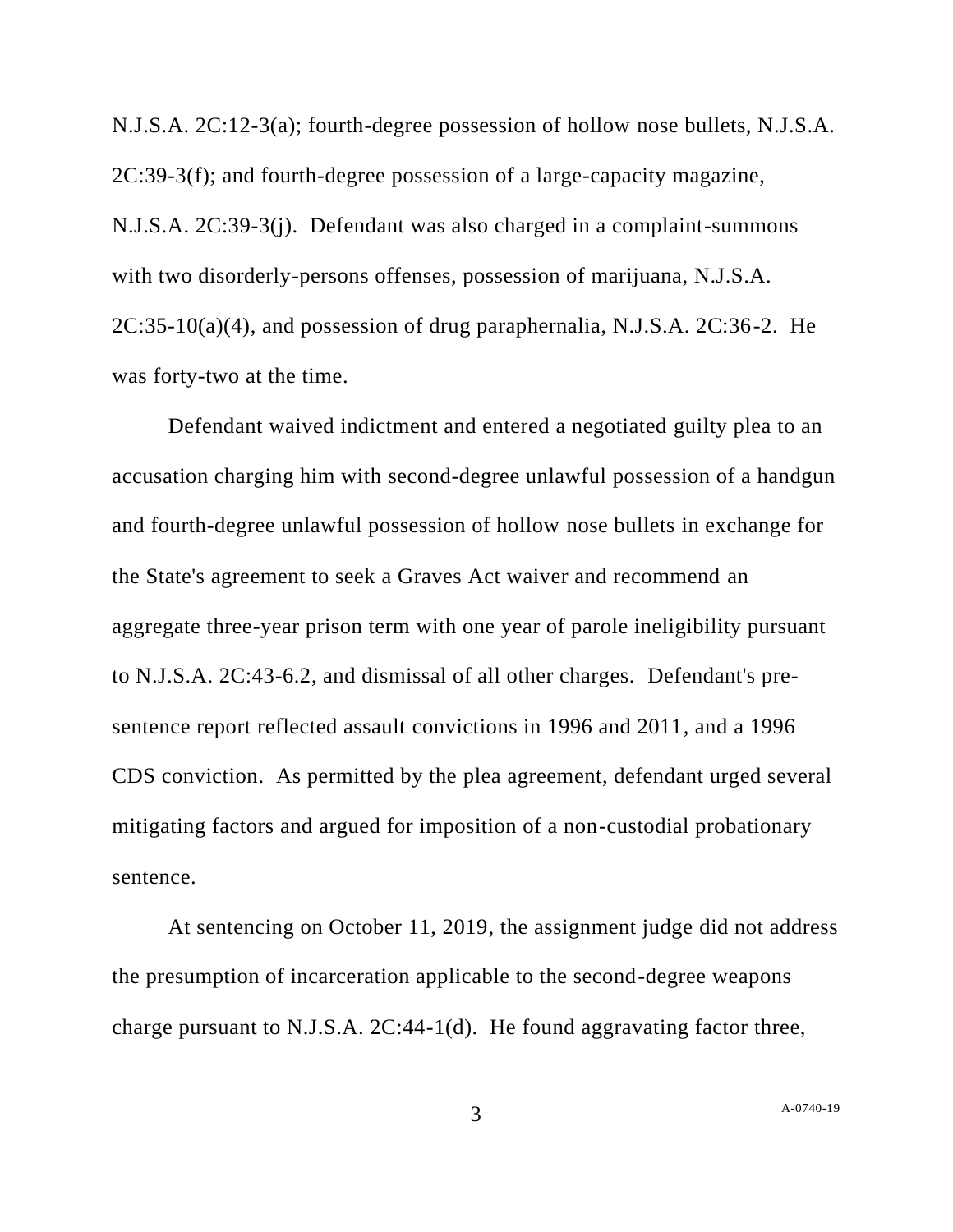"[t]he risk that the defendant will commit another offense," N.J.S.A. 2C:44-  $1(a)(3)$ , and aggravating factor nine, N.J.S.A.  $2C:44-1(a)(9)$ , "[t]he need for deterring the defendant and others from violating the law." The judge also found mitigating factor eight, "[t]he defendant's conduct was the result of circumstances unlikely to recur," N.J.S.A. 2C:44-1(b)(8), and mitigating factor ten, "[t]he defendant is particularly likely to respond affirmatively to probationary treatment," N.J.S.A. 2C:44-1(b)(10). Finding the aggravating and mitigating factors were in equipoise, the judge sentenced defendant to five years' probation on the gun charge,<sup>1</sup> conditioned on 180 days in the county jail and to a concurrent one-year probationary term for possession of the hollow nose bullets. He dismissed the remaining charges and imposed all appropriate penalties. The judge granted defendant's request for a "deferred turn in date," requiring him to report the Monday following Friday's sentencing.

The State timely filed its notice of appeal from the sentence on October 21, 2019. Neither the court nor either of the parties took steps to implement

<sup>&</sup>lt;sup>1</sup> Although defendant pleaded guilty to the unlawful possession of a handgun, the judgment of conviction lists the charge as possession of a handgun for an unlawful purpose. This should be corrected on remand.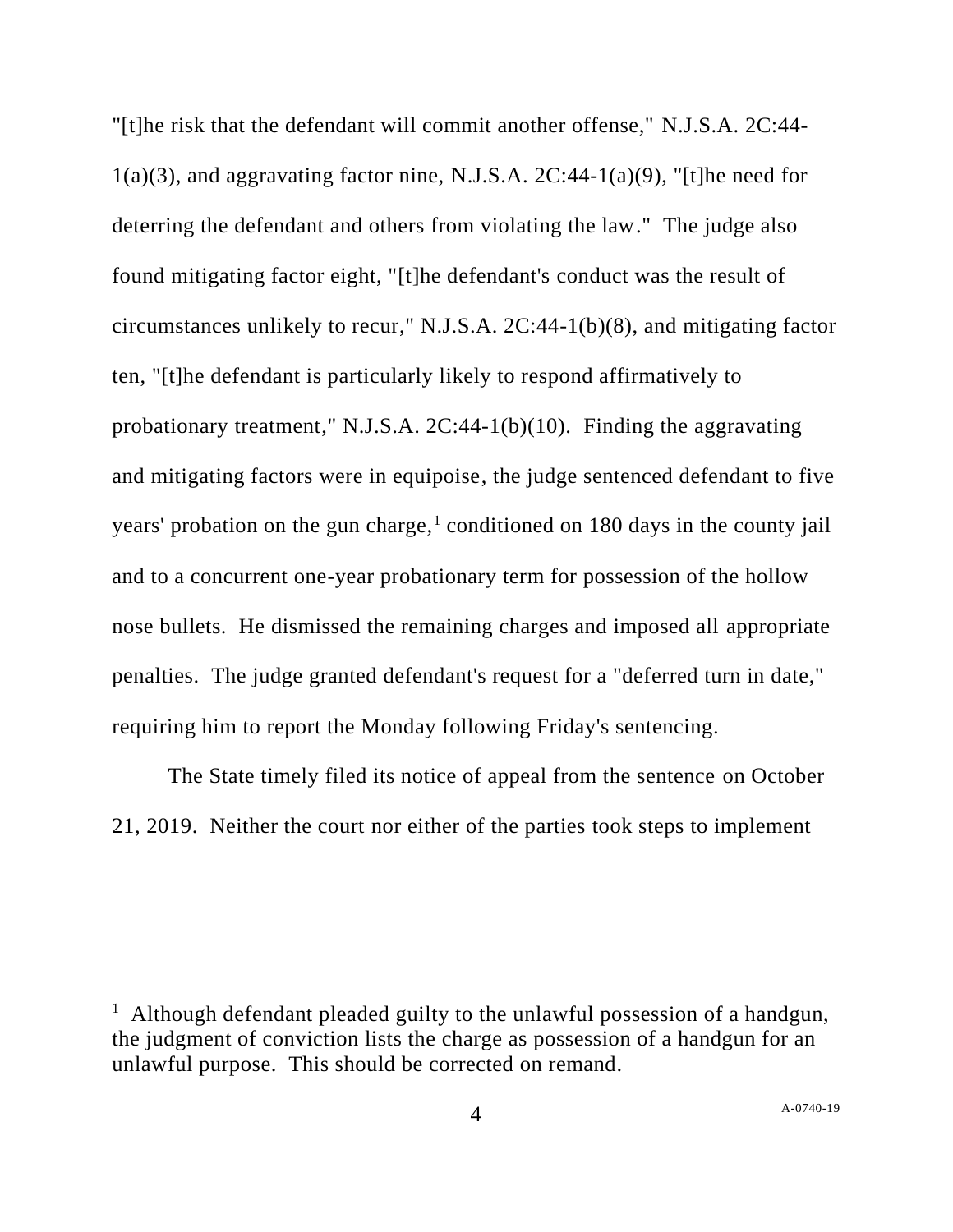the provisions of <u>Rule</u> 2:9-3(c)<sup>2</sup> following the State's filing.<sup>3</sup> Defendant was granted county parole on December 20, 2019, which he completed on February 1, 2020, and began serving his probationary sentence. We initially heard the State's appeal and defendant's motion to dismiss on double jeopardy grounds on a sentencing calendar. We denied defendant's motion to dismiss without prejudice and ordered the appeal placed on a plenary calendar for briefing and argument.

 $2$  Rule 2:9-3(c) provides:

(c) Stay Following Appeal by the State. Notwithstanding paragraphs (a) and (b) of this rule, execution of sentence shall be stayed pending appeal by the State pursuant to N.J.S.A.  $2C:44-1(f)(2)$ . Whether the sentence is custodial or non-custodial, bail pursuant to R. 2:9-4 shall be established as appropriate under the circumstances. A defendant may elect to execute a sentence stayed by the State's appeal, but such election shall constitute a waiver of the right to challenge any sentence on the ground that execution has commenced.

<sup>3</sup> In its notice of appeal, the State answered "yes" to the question "[i]s defendant incarcerated" and "no" to the question "[w]as bail granted or the sentence or disposition stayed." In its case information statement, the State represented it had confirmed with the judge on the day of the filing that he would not be filing an amplification pursuant to Rule 2:5-1(b). The State further represented it made service on the court and defendant's counsel of its notice of appeal and case information statement on the filing date.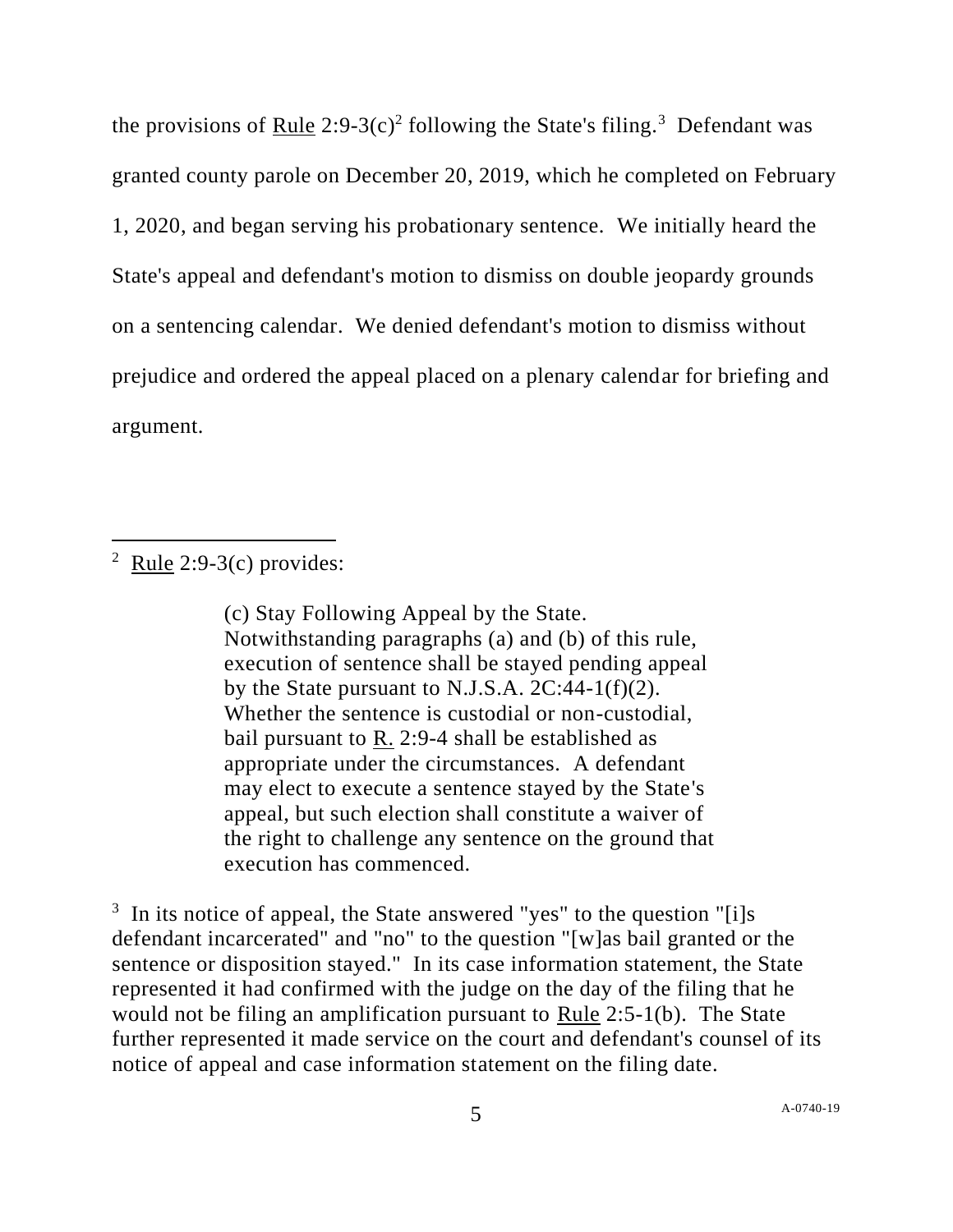The State contends defendant must be resentenced because the assignment judge failed to consider the presumption of incarceration applicable to defendant's second-degree conviction before imposing a probationary sentence. We agree.

Our Supreme Court in addressing Graves Act waivers in State v. Nance, held unequivocally that "[w]hen the defendant has been convicted of a firstdegree or second-degree Graves Act offense, the assignment judge, or the presiding judge as his or her designee, must consider the presumption of incarceration set forth in N.J.S.A. 2C:44-1(d)." 228 N.J. 378, 397 (2017). Failure to do so would not only result in unacceptable sentencing disparities for first- or second-degree non-Graves Act offenders "but would also substantially undermine the deterrent objective of the Graves Act" itself. Id. at 396.

Accordingly, the assignment judge, or designee, is without authority to choose to sentence a defendant convicted of a first- or second-degree Graves Act offense to a probationary term under N.J.S.A. 2C:43-6.2 without having first decided, considering "the character and condition of the defendant, . . . that [his] imprisonment would be a serious injustice which overrides the need to deter such conduct by others," N.J.S.A. 2C:44-1(d). The Court in Nance

6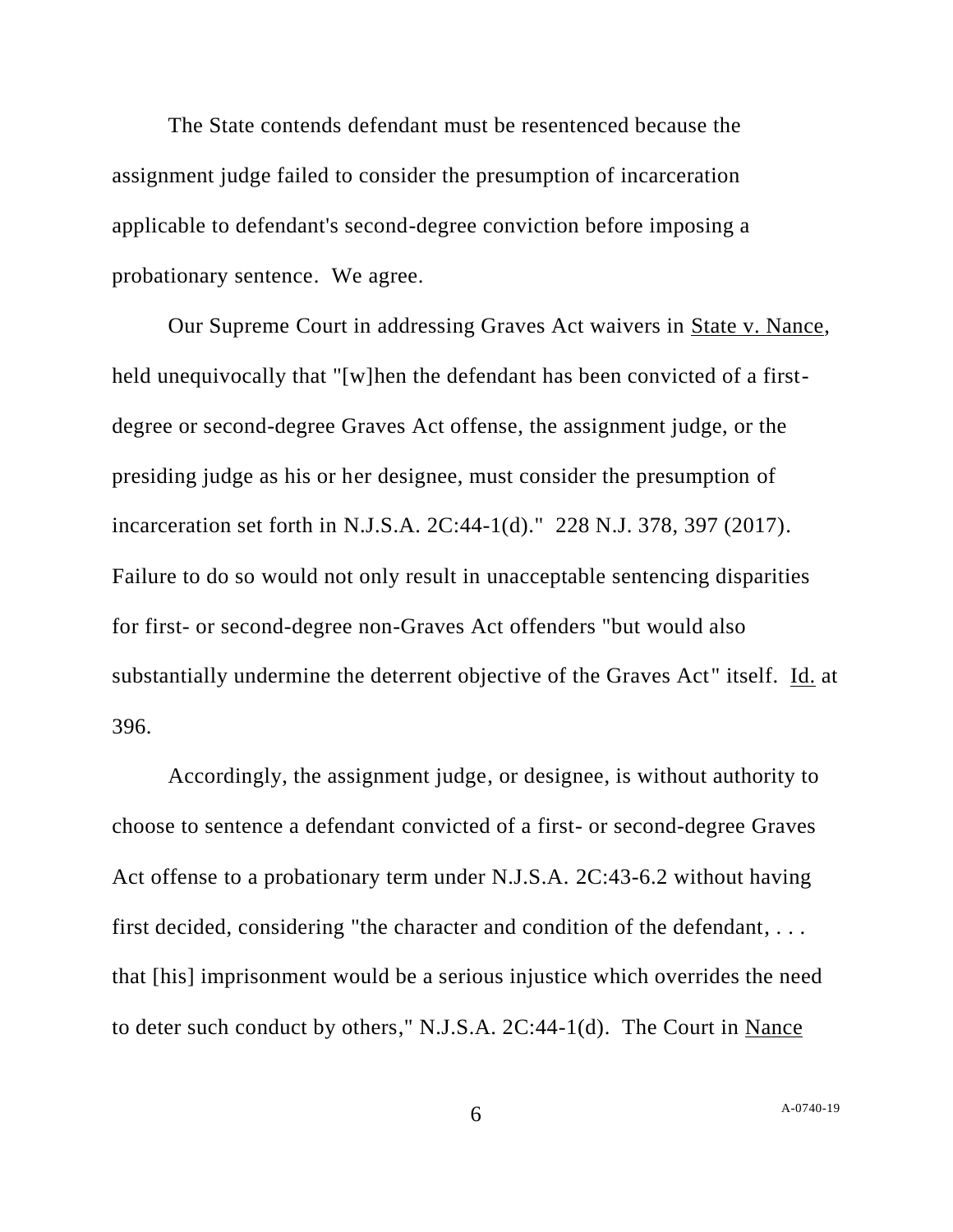also reminded that "[t]he 'serious injustice' exception to the presumption of imprisonment applies only in 'truly extraordinary and unanticipated circumstances.'" 228 N.J. at 395 (quoting State v. Jabbour, 118 N.J. 1, 7  $(1990)$ ).

The "residuum of power" the Legislature has left to the sentencing court under N.J.S.A. 2C:44-1(d) not to imprison "where it would be entirely inappropriate to do so," State v. Roth, 95 N.J. 334, 358 (1984), is only "legitimately exercised in those 'truly extraordinary and unanticipated' cases where the 'human cost' of punishing a particular defendant to deter others from committing his offense would be 'too great,'" State v. Evers, 175 N.J. 355, 389 (2003) (quoting State v. Rivera, 124 N.J. 122, 125 (1991)). "Absent a proper finding of 'serious injustice' that outweighs the need for general deterrence, a trial court must impose a custodial sentence." Id. at 388 (citing Roth, 95 N.J. at 358-59).

 In light of those pronouncements of our Supreme Court, we cannot accept defendant's argument that "the assignment judge who is tasked with imposing sentences in Graves Act [w]aiver cases is familiar with the standards by which he can and cannot impose sentence" and, therefore, must have made the critical "serious injustice" finding, although it is nowhere mentioned in the

7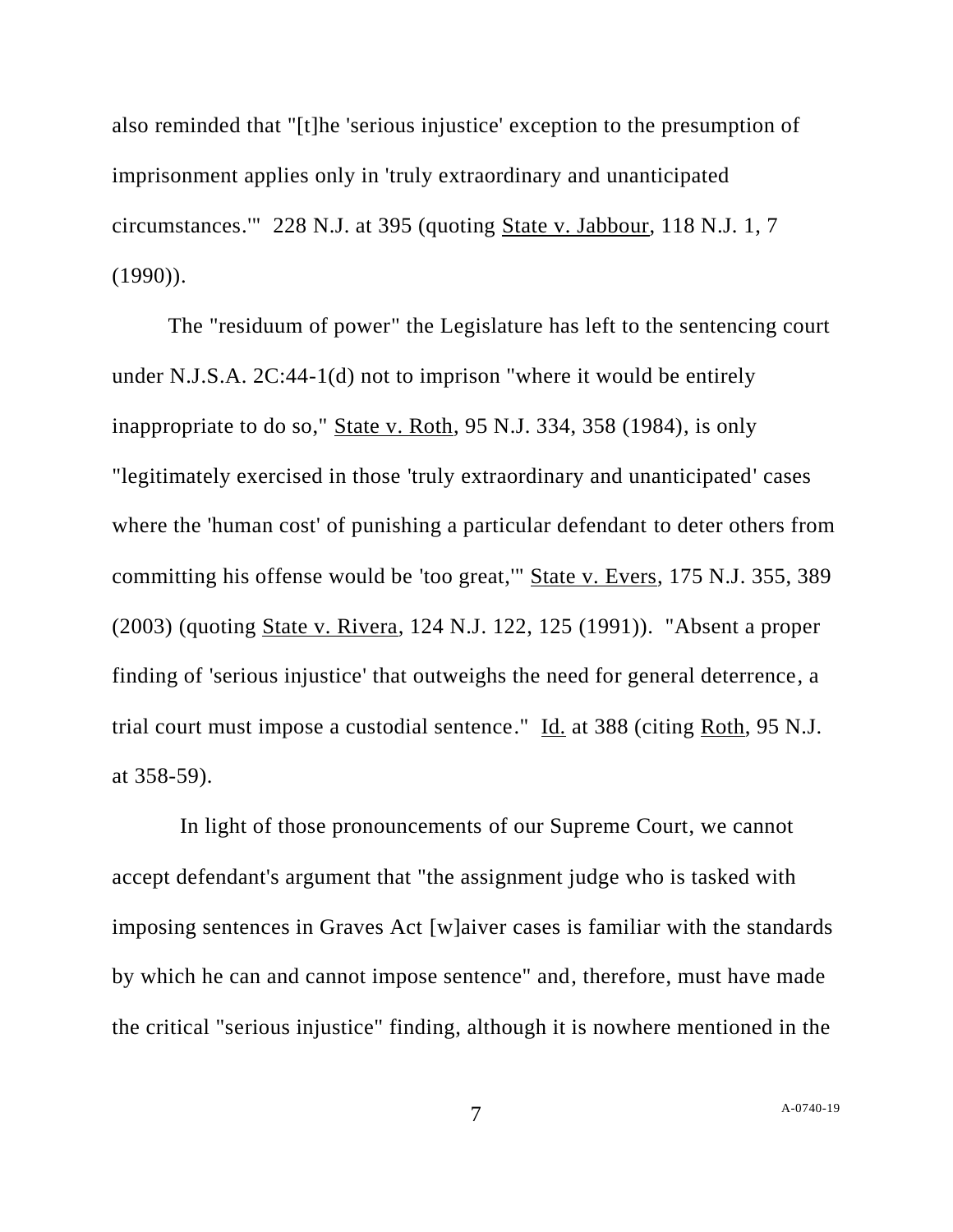sentencing transcript.<sup>4</sup> As the State notes, the judge found the aggravating and mitigating factors to be in equipoise here. Because the presumption of incarceration can only be overcome when there is "clear and convincing evidence that there are relevant mitigating factors present to an extraordinary degree," which cumulatively "so greatly exceed any aggravating factors that imprisonment would constitute a serious injustice overriding the need for deterrence," id. at 393-94, we are satisfied beyond any question that the assignment judge failed to follow the sentencing guidelines in imposing a probationary sentence for this second-degree Graves Act offense. See Jabbour, 118 N.J. at 6-8.

We also reject defendant's argument that double jeopardy principles bar his resentence. Defendant acknowledges the State appealed the sentence within the ten-day period before the sentence became final pursuant to N.J.S.A. 2C:44-1(f)(2). Nevertheless, he argues he was not advised by the court at sentencing that the sentence was not final; the State expressed no intention to file an appeal; and he was "never provided a stay or permitted to apply for bail pending appeal" pursuant to Rule 2:9-3(c). In the absence of

<sup>&</sup>lt;sup>4</sup> We also note the presumption of imprisonment cannot be satisfied by a term of imprisonment imposed as a condition of probation, as here. See State v. O'Connor, 105 N.J. 399, 409-11 (1987).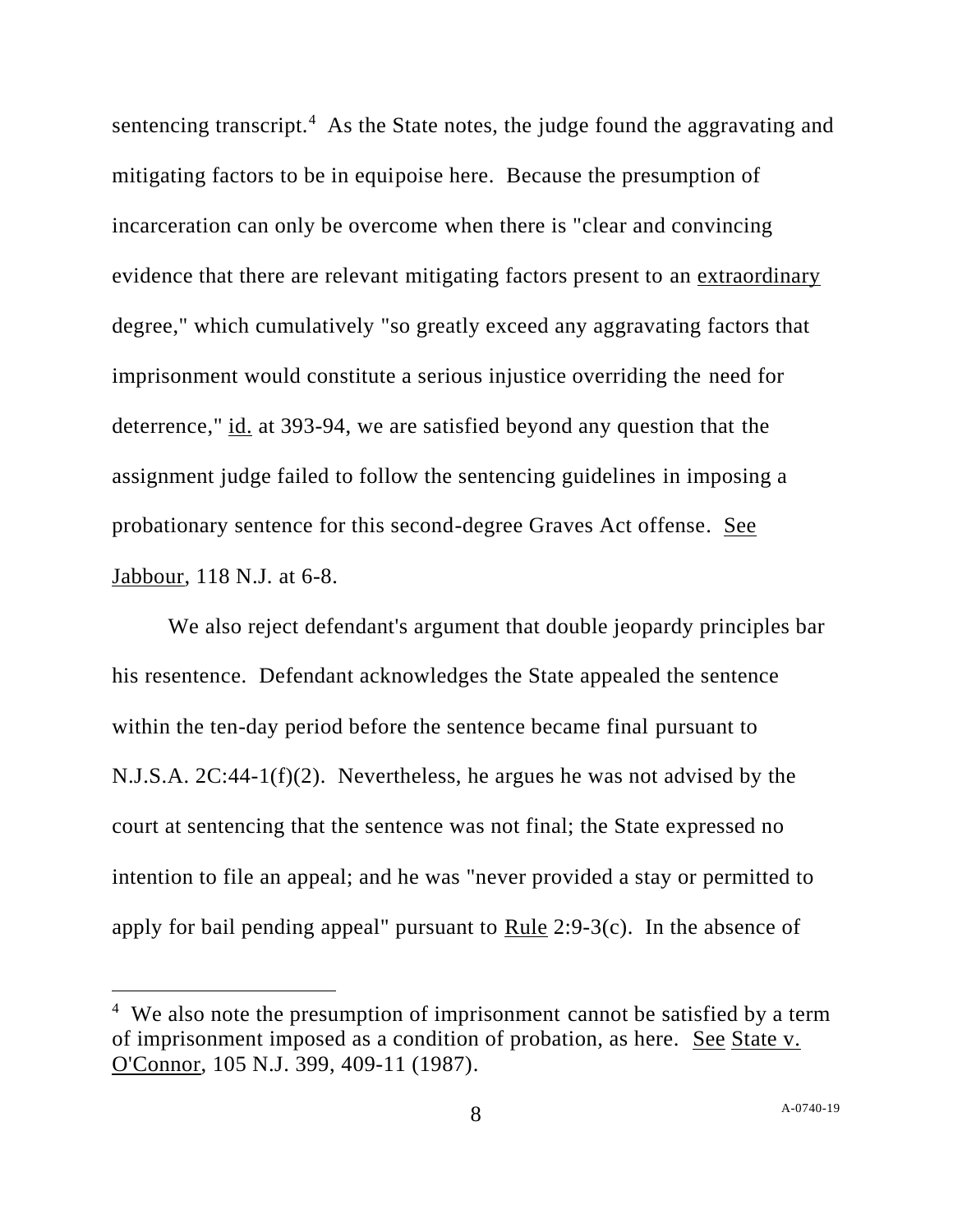notice or bail being set pursuant to Rule 2:9-4, defendant contends he cannot be considered as having "elect[ed] to execute a sentence stayed by the State's appeal." R. 2:9-3(c). Instead, he contends he commenced his sentence, and thus the Double Jeopardy clause bars the State's appeal. We disagree.

As we noted in Evers, "[f]or double jeopardy to attach, defendant's ... sentence had to become final." State v. Evers, 368 N.J. Super. 159, 168 (App. Div. 2004). N.J.S.A. 2C:44-1(f)(2) makes clear that when the sentencing "court imposes a noncustodial or probationary sentence upon conviction for a crime of the first or second degree, [the] sentence shall not become final for 10 days in order to permit the appeal of the sentence by the prosecution." Accordingly, defendant's sentence did not become final by operation of law before the State filed its timely appeal on the tenth day following defendant's sentencing.

As we further explained in <u>Evers</u>, the State's timely appeal of a defendant's sentence pursuant to N.J.S.A.  $2C:44-1(f)(2)$  also effects a mandatory stay of sentence under Rule 2:9-3. 368 N.J. Super. at 168-69. Rule 2:9-3(c) provides "execution of sentence shall be stayed pending appeal by the State pursuant to N.J.S.A. 2C:44-1(f)(2)." As in Evers, because defendant's "sentence was not final during the ten-day period following its imposition,

9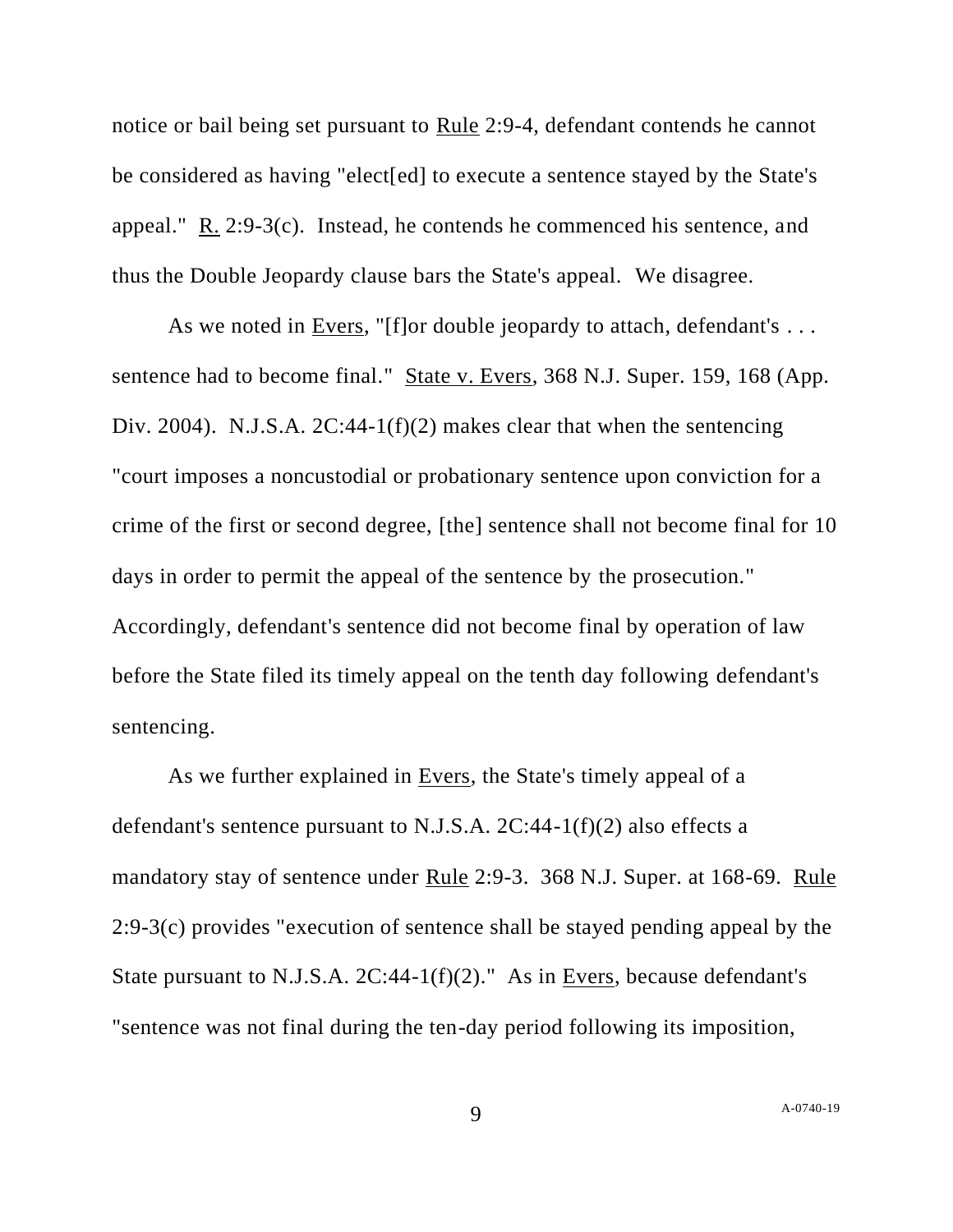N.J.S.A. 2C:44-1(f)(2), it lacked finality after the ten-day period because of the Rule 2:9-3(d) stay. Because a final sentence never became effective, double jeopardy never attached." Evers, 368 N.J. Super. at 169.

Defendant contends Evers "is not a sweeping holding." Yet, the defendant in Evers made the same argument that defendant makes here — that jeopardy attached because the State did not move promptly for a stay following the filing of its appeal. Ibid. We rejected that argument in Evers, finding the stay became effective pursuant to Rule 2:9-3 when the State filed its notice of appeal, and more to the point, that the defendant "was charged with notice of the stay and had no reasonable expectation of finality." Evers, 368 N.J. Super. at 169.

Defendant contends the trial court was required to have advised him at sentencing of the State's right to appeal the sentence pursuant to N.J.S.A. 2C:44-1(f)(2) and of the election and waiver provision of Rule 2:9-3(c), as we held was required in State v. Williams, 203 N.J. Super. 513, 518 (App. Div. 1985). But the Court abrogated that aspect of our holding in Williams in State v. Sanders, 107 N.J. 609, 617 n.7 (1987). In Sanders, the Court made clear "the Code of Criminal Justice expressly provides for prosecutorial appeal of a lenient sentence" under N.J.S.A. 2C:44-1(f)(2), and because "[d]efendants are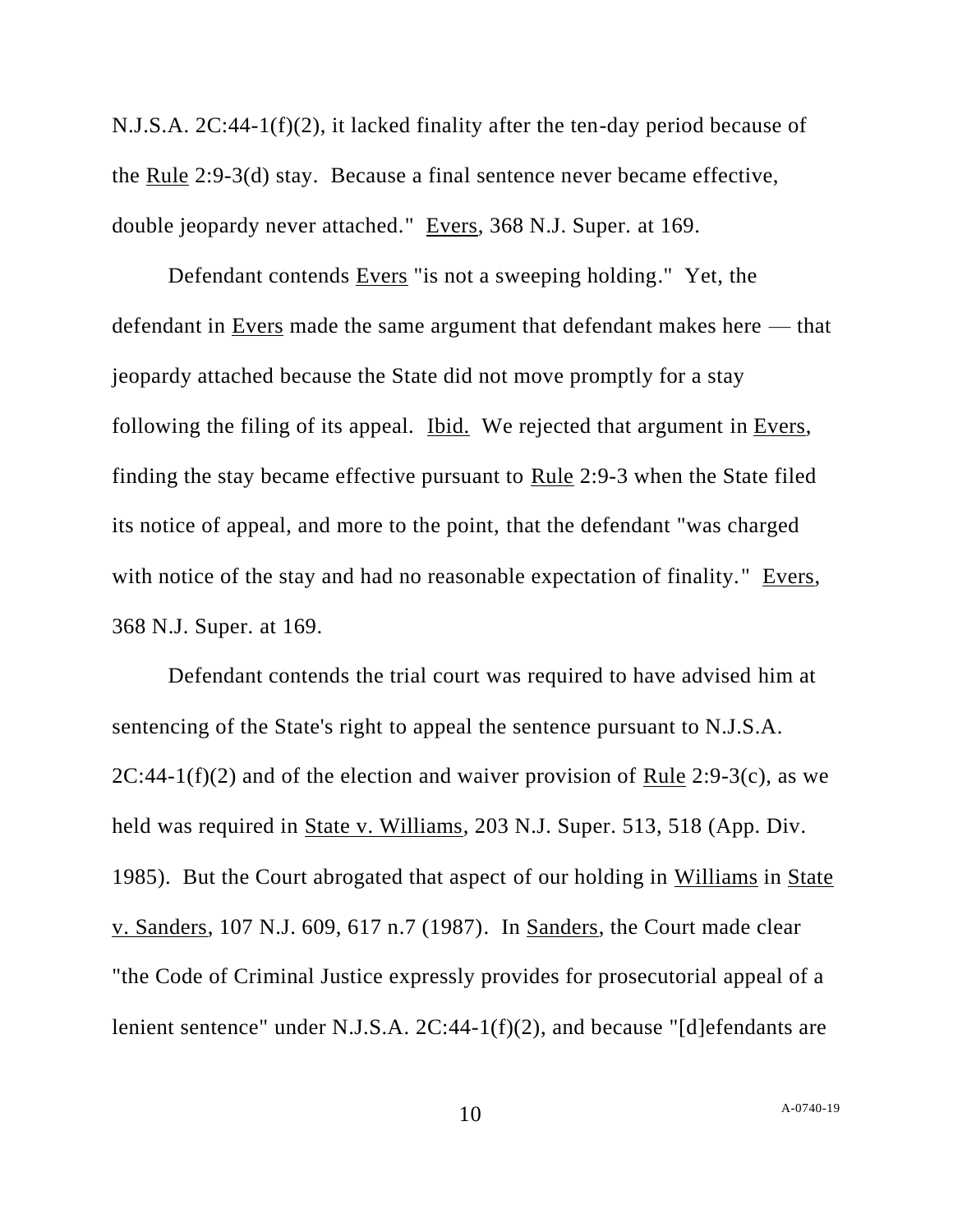charged with notice of the terms of this provision," they can have no legitimate expectation in the finality of the sentence when pronounced. 107 N.J. 620 (explaining double jeopardy analysis turns on the expectation of finality a defendant may have in his sentence). See also United States v. DiFrancesco, 449 U.S. 117, 136 (1980) (holding when the prosecution has a statutory right to review a sentence, the defendant "is charged with knowledge of the statute and its appeal provisions, and has no expectation of finality in his sentence until the appeal is concluded or the time to appeal has expired").

We cannot find the failure to hold a bail hearing pursuant to Rule 2:9-4 changed defendant's expectation of finality. Defendant is charged with knowledge of the court rules as well as the statute. See State v. Nwobu, 139 N.J. 236, 257 (1995). Although Rule 2:9-3(c) provides that "bail pursuant to R. 2:9-4 shall be established as appropriate under the circumstances," Rule 2:9-4 provides "the defendant . . . shall be admitted to bail on motion and notice to the county prosecutor. . . ."

Defendant did not file a motion for bail despite notice of the State's appeal of the sentence on the day it was filed and the ensuing stay of his sentence pursuant to Rule 2:9-3(c). He was released on parole two months later. In light of the stays of his sentence imposed by N.J.S.A.  $2C:44-1(f)(2)$